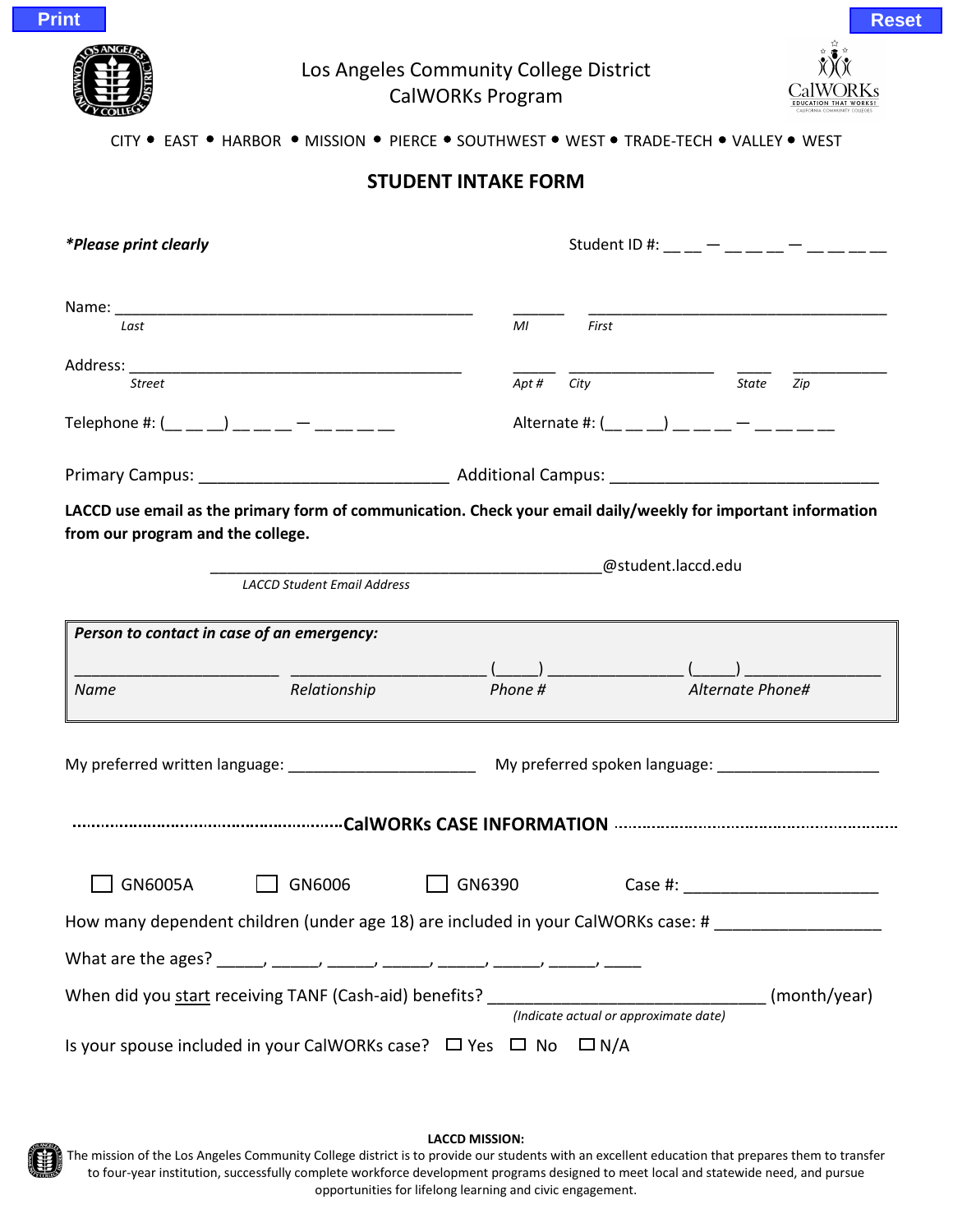

Los Angeles Community College District CalWORKs Program



ä.

#### CITY . EAST . HARBOR . MISSION . PIERCE . SOUTHWEST . WEST . TRADE-TECH . VALLEY . WEST

#### *\*Please print clearly*

**Complete the following information for each child or legal dependent if they are attending COLLEGE campus CD center or if childcare is being paid through COLLEGE: (use the back of this form to list additional children/dependents)**

|                                                                                              |  |                                                                                                    | Child's Gender: __________________DOB: __________________Child's Gender: _______________DOB: _________________ |  |
|----------------------------------------------------------------------------------------------|--|----------------------------------------------------------------------------------------------------|----------------------------------------------------------------------------------------------------------------|--|
|                                                                                              |  |                                                                                                    | Child's Gender: __________________DOB: ___________________Child's Gender: ________________DOB: _______________ |  |
|                                                                                              |  |                                                                                                    |                                                                                                                |  |
|                                                                                              |  | What is your educational goal? $\Box$ AA/AS $\Box$ Certificate $\Box$ Transfer                     |                                                                                                                |  |
|                                                                                              |  | Do you have a high school diploma or passed GED/High School Equivalency test? $\Box$ Yes $\Box$ No |                                                                                                                |  |
| Have you attended any other college or university besides this COLLEGE? $\Box$ Yes $\Box$ No |  |                                                                                                    |                                                                                                                |  |
|                                                                                              |  | Certificates from another college, university or foreign county? $\Box$ Yes $\Box$ No              | Do you have an Associate of Arts/Science degree, Bachelor of Arts/Science Degree, or any other degrees or      |  |
|                                                                                              |  |                                                                                                    |                                                                                                                |  |
|                                                                                              |  |                                                                                                    |                                                                                                                |  |
|                                                                                              |  |                                                                                                    |                                                                                                                |  |
| Are you currently working? □ Yes □ No                                                        |  |                                                                                                    |                                                                                                                |  |
| If yes, indicate the following:                                                              |  |                                                                                                    |                                                                                                                |  |
|                                                                                              |  |                                                                                                    |                                                                                                                |  |
|                                                                                              |  |                                                                                                    |                                                                                                                |  |
|                                                                                              |  |                                                                                                    |                                                                                                                |  |
|                                                                                              |  |                                                                                                    | Is this "Subsidized Employment? □ Yes □ No Is this position: ___ On-Campus ____ Off-Campus                     |  |
| Are you currently volunteering? $\Box$ Yes $\Box$ No                                         |  |                                                                                                    |                                                                                                                |  |
| If yes, indicate the following:                                                              |  |                                                                                                    |                                                                                                                |  |
|                                                                                              |  |                                                                                                    |                                                                                                                |  |
|                                                                                              |  |                                                                                                    |                                                                                                                |  |
|                                                                                              |  |                                                                                                    |                                                                                                                |  |

Student Signature Date Date Communications and Date Date

**LACCD MISSION:**

The mission of the Los Angeles Community College district is to provide our students with an excellent education that prepares them to transfer to four-year institution, successfully complete workforce development programs designed to meet local and statewide need, and pursue opportunities for lifelong learning and civic engagement.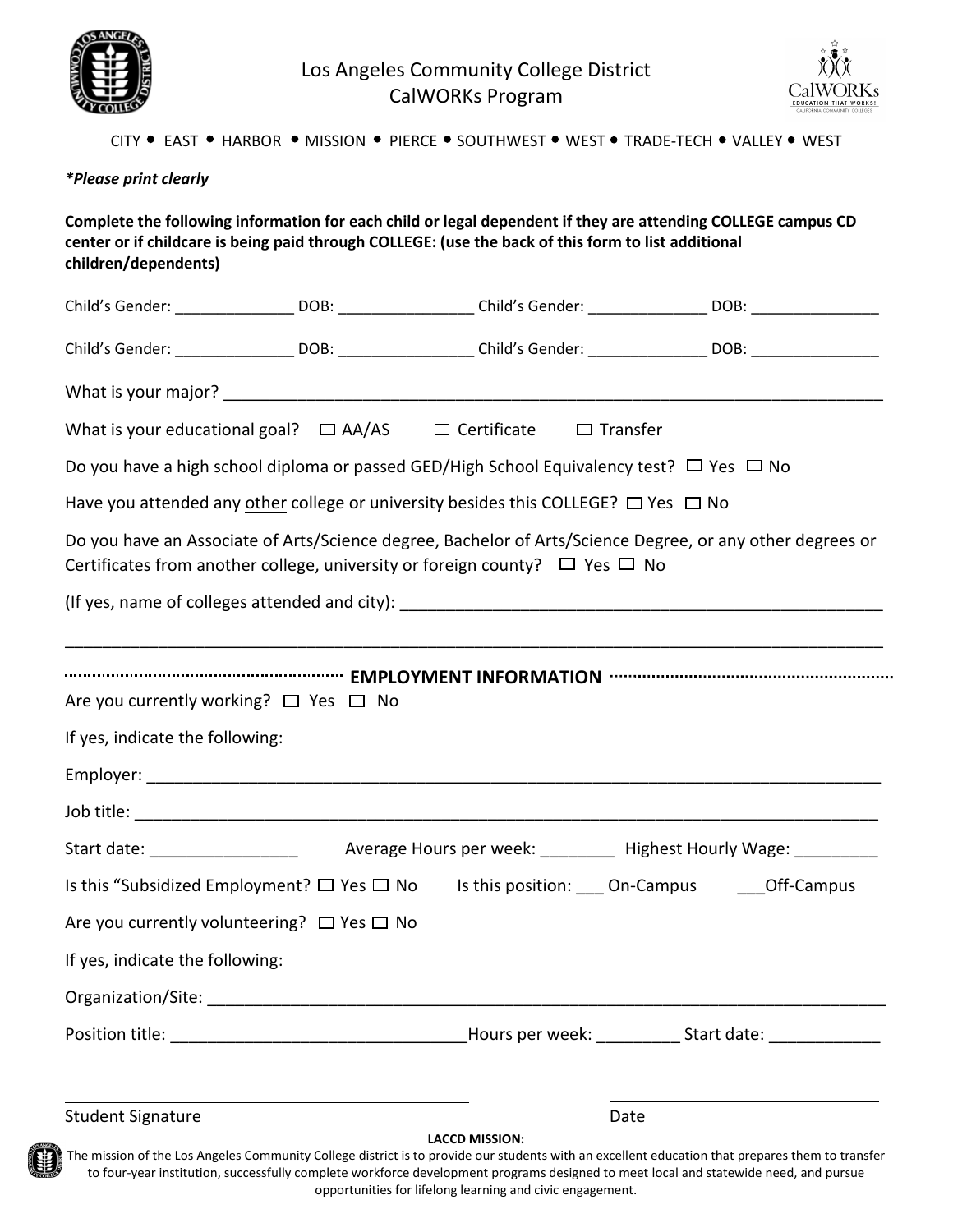



## CITY . EAST . HARBOR . MISSION . PIERCE . SOUTHWEST . WEST . TRADE-TECH . VALLEY . WEST

# **CONFIDENTIALITY WAIVER FORM**

In compliance with the Family Educational Rights and Privacy Act (FERPA), LACCD is prohibited from providing certain information from your student records to a third party. You may, at your discretion, grant LACCD to release information to a third party by completing this Confidentiality Waver Form. In order to provide you with CalWORKs-related services, the Los Angeles County Division of Public Social Services (DPSS) requires that we send evidence of your eligibility, enrollment, academic performance and employment (as applicable) to DPSS on a periodic basis. Therefore, this Confidentiality Waver Form is *required* to receive CalWORKs-related services from LACCD.

I, the communicate of the state of the LACCD CalWORKs Program, to communicate and release enrollment, employment information, eligibility, and academic performance to County DPSS and/or related agencies as reasonably required to provide services.

LACCD also requests authorization to occasionally use photos of you during program and/or campus events for training and promotional materials. Authorization of the use of your likeness is optional.

I, the use of my photographs/during program and intervals and the use of my photographs/during program and campus events and allow PROGRAM department to use the likeness in advertisements that support education without charge or reservation.

\_\_\_\_\_\_\_\_\_\_\_\_\_\_\_\_\_\_\_\_\_\_\_\_\_\_\_\_\_\_\_\_\_\_\_\_\_\_\_ \_\_\_\_\_\_\_\_\_\_\_\_\_\_\_\_

Student Signature Date Date of the Date of the Date Date Date Date of the Date Date of the Date of the Date of the Date of the Date of the Date of the Date of the Date of the Date of the Date of the Date of the Date of the



#### **LACCD MISSION:**

The mission of the Los Angeles Community College district is to provide our students with an excellent education that prepares them to transfer to four-year institution, successfully complete workforce development programs designed to meet local and statewide need, and pursue opportunities for lifelong learning and civic engagement.